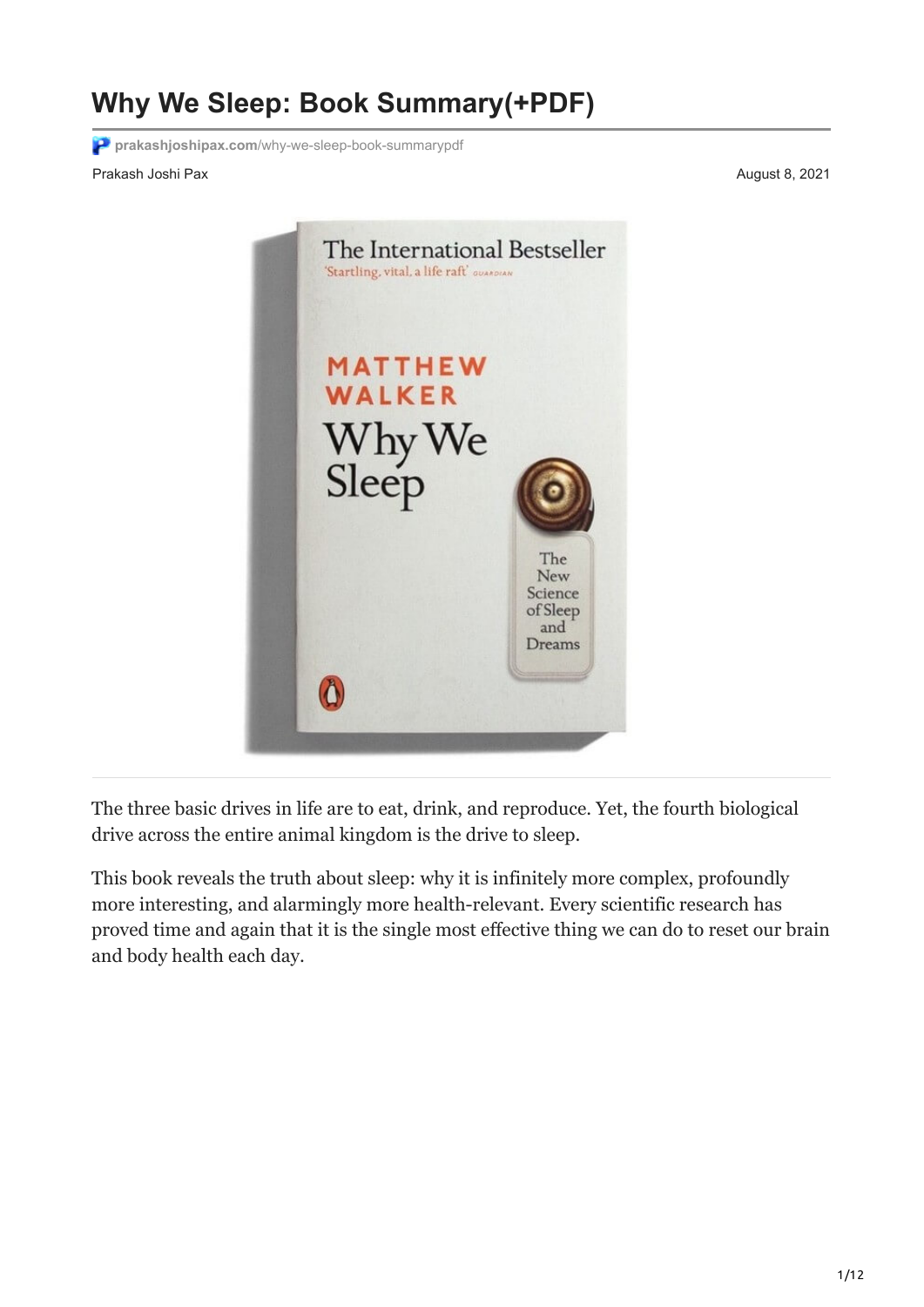

# **Are You Getting Enough Sleep**

How many hours of sleep did you get last night? If you didn't wake up feeling refreshed and fresh, you may have deprived yourself of sleep. If you feel as though you could fall asleep easily mid-morning, you are very likely not getting enough sleep or the quality of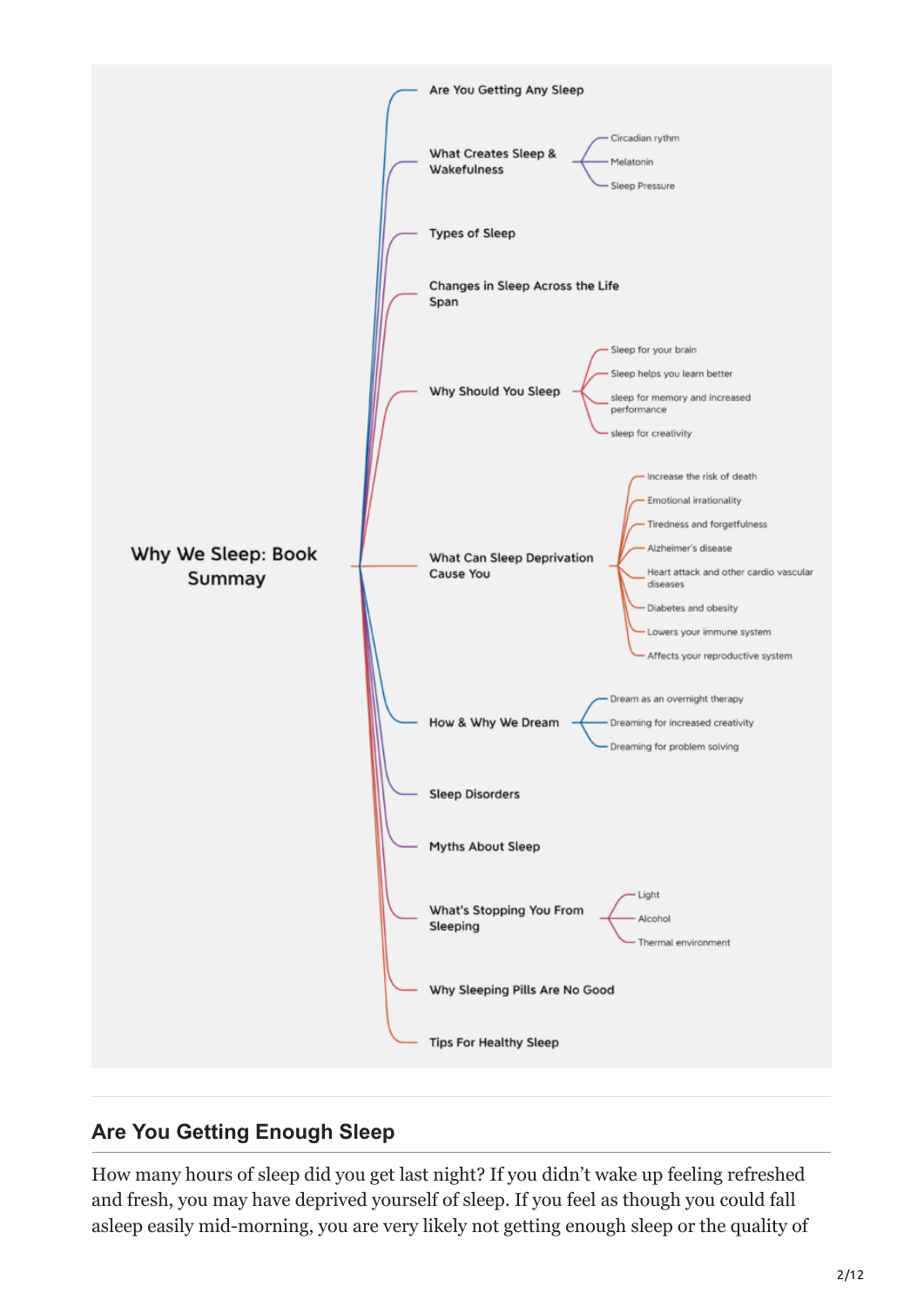your sleep is insufficient.

If you didn't set an alarm clock, would you sleep past that time? If so, you need more sleep than you are giving yourself. Do you find yourself at your computer screen reading and then rereading (and perhaps rereading again) the same sentence? This is often a sign of a fatigued, under-slept brain.

Do you sometimes forget what color the last few traffic lights were while driving? Simple distraction is often the cause, but a lack of sleep is very much another culprit.

# **Why Sleep?**

Routinely sleeping less than six or seven hours a night demolishes your immune system, more than doubling your risk of cancer. Insufficient sleep is a key lifestyle factor determining whether or not you will develop Alzheimer's disease. Inadequate sleep — even moderate reductions for just one week — disrupts blood sugar levels so profoundly that you would be classified as pre-diabetic.

Short sleeping increases the likelihood of your coronary arteries becoming blocked and brittle, setting you on a path toward cardiovascular disease, stroke, and congestive heart failure.

**The shorter the sleep, the shorter your life span.** And if fact, human beings are the only species that will deliberately deprive themselves of sleep without any gain.

## **What Creates Sleep and Wakefulness**

There are mainly two factors that determine when you want to sleep and when you want to be awake. The first factor is the internal twenty-four-hour clock located deep within your brain. And, the second one is a chemical substance that builds up in your brain and creates 'sleep pressure'. The longer you are awake, the more sleep pressure builds up in your brain increasing your drive to sleep more.

#### **Circadian Rythm**

Two researchers did a groundbreaking discovery by experimenting with themselves for 32 days in a dark cave. We sleep in a predictable and repeating pattern of prolonged wakefulness, paired with consolidated bouts of about nine hours of sleep. This is called the circadian rhythm.

The brain uses daylight for this resetting purpose since it is the most reliable signal that we have in our surroundings. But, daylight isn't the only signal that the brain depends upon for the purpose of biological clock resetting. Other reliable factors the brain depends on for the purpose of resetting your brain are cues such as food, exercise, temperature fluctuation, and even regularly timed social interaction.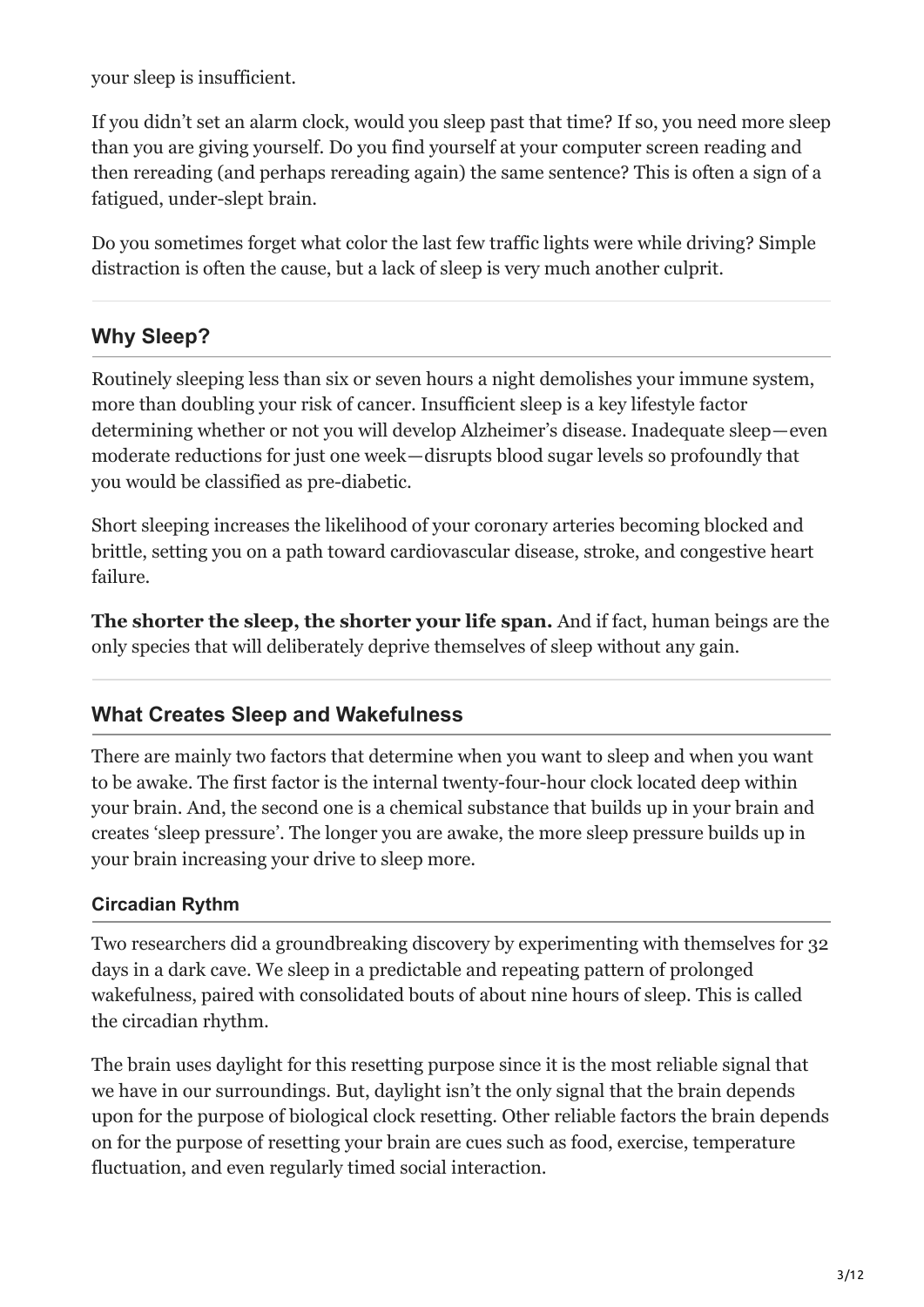All of these factors have the ability to reset the biological clock. And even though, all human beings display the same twenty-four-hour pattern, they have strikingly different rhythms. So, my rhythm is not your rhythm and your rhythm is not my rhythm.

For some people, the peak of wakefulness arrives in the early morning hours, while for others, it arrives early at night. Around 40% of the population are 'morning types', 30% are 'evening types', and the remaining 30% lie somewhere between morning and evening types.

#### **Melatonin**

Melatonin is a hormone produced by the body at night. The rise in melatonin starts soon after dusk, being released into the bloodstream from the pineal gland. But melatonin has a little effect on sleep generation contrary to what most people believe.

It starts rising soon after dusk and reaches its peak around 4 a.m. and thereafter beginning to drop as the dawn approaches.

#### **Sleep Pressure**

Sleep pressure is the second factor responsible for determining your sleep and wakefulness. There is a chemical in your brain called adenosine. It starts to increase in concentration with every waking minute that elapses. So, the longer you are awake, the more adenosine will accumulate. As a result, the desire to sleep increases. This is known as sleep pressure.

The signal of adenosine can be artificially muted by caffeine, the chemical that helps you feel more alert and awake. Caffeine is the second most traded commodity on the planet, after oil. Caffeine works by battling with adenosine receptors in the brain acting as a masking agent.

# **Types of Sleep**

We don't just sleep. We cycle through two completely different types of sleep. Ther are REM sleep and NREM sleep, Rapid Eye Movement, and Non-Rapid Eye Movement.

REM sleep is the sleep in which brain activity is almost identical to that when we are awake, connected to the experience which we call dreaming, and is often described as dream sleep.

NREM sleep on the other hand has 4 stages, stages 3 and 4 being the deepest stages you experience.

During sleep, NREM and REM sleep plays out in a recurring battle. The battle between the two is lost and won every ninety minutes. While it is true that we go back and forth between NREM and REM sleep throughout the night every ninety minutes, the ratio of NREM sleep to REM sleep within each ninety-minute cycle changes dramatically across the night.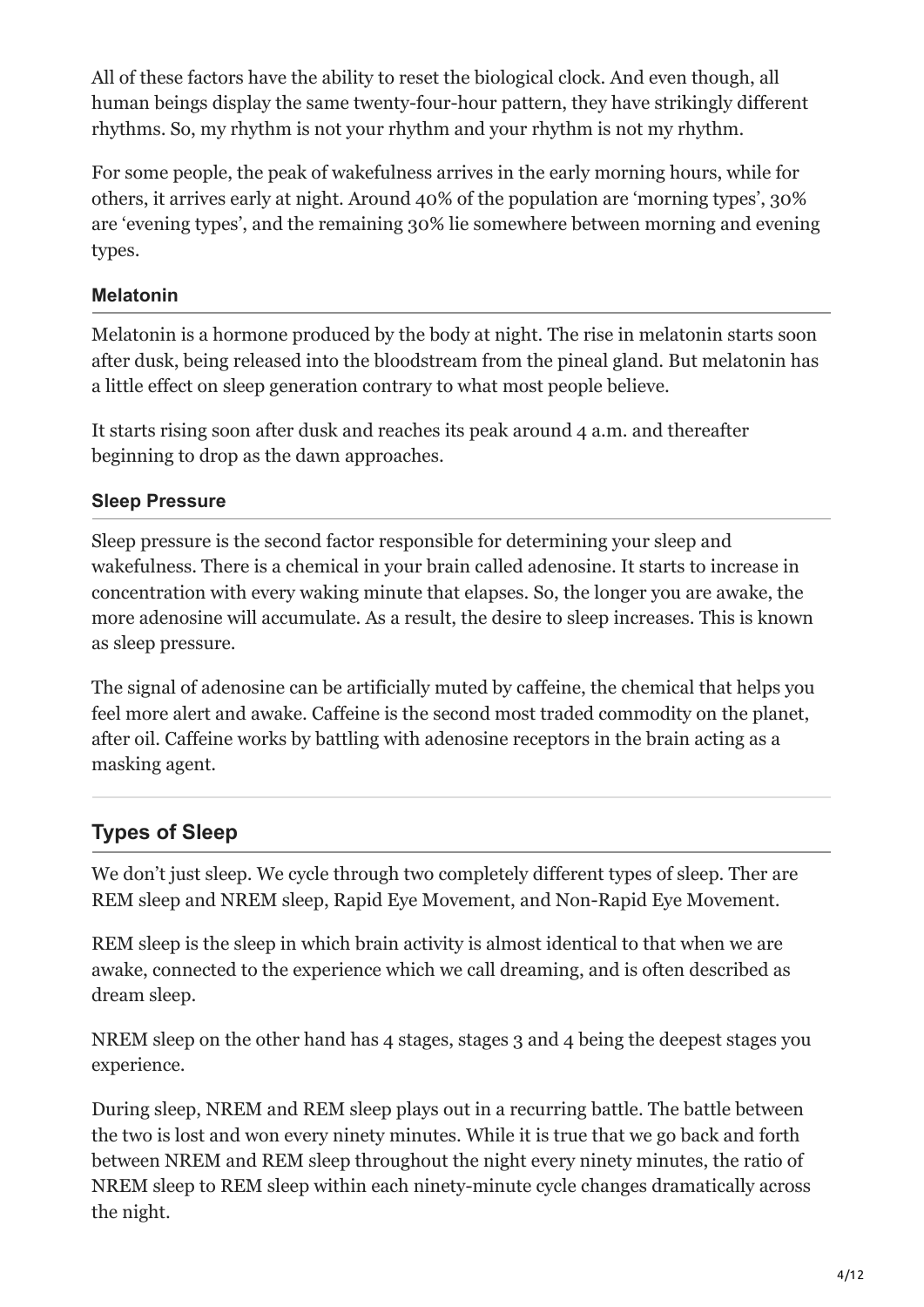In the first half of the night, the vast majority of our ninety-minute cycles are consumed by deep NREM sleep and very little REM sleep. But as we transition through into the second half of the night, this see-saw balance shifts, with most of the time dominated by REM sleep, with little, if any, deep NREM sleep.

## **Changes in Sleep Across the Life Span**

#### **Sleep Before Birth**

Prior to birth, a human infant will spend almost all of its time in a sleep-like state, much of which resembles the REM-sleep state. Any co-occurring arm flicks and leg bops that the mother feels from her baby are most likely to be the consequence of random bursts of brain activity that typify REM sleep.

Adults do not — or at least should not — throw out similar nighttime kicks and movements, since they are held back by the body-paralyzing mechanism of REM sleep. But in utero, the immature fetus's brain has yet to construct the REM-sleep muscle-inhibiting system adults have in place.

At this stage of in utero development, most of the time is spent in sleep. The twenty-fourhour period contains a mishmash of approximately six hours of NREM sleep, six hours of REM sleep, and twelve hours of an intermediary sleep state that we cannot confidently say is REM or NREM sleep, but certainly is not full wakefulness.

Even though total sleep time decreases in the last trimester, a paradoxical and quite ballistic increase in REM-sleep time occurs. In the last two weeks of pregnancy, the fetus will ramp up its consumption of REM sleep to almost nine hours a day. In the last week before birth, the REM-sleep amount hits a lifetime high of twelve hours a day.

## **Childhood Sleep**

In contrast to monophasic sleep in adults, children sleep in polyphasic sleep of many short snippets of sleep. And, the older the child gets, the fewer, long, and more stable their sleep becomes.

#### **Sleep in Adolescence**

We see a decline in REM-sleep intensity in the first year of life, yet an exponential rise in deep NREM sleep intensity in mid-and late childhood, hitting a peak just before puberty and then damping back down.

# **Why Should You Sleep**

Due to a lack of public education, most people don't realize how remarkable a panacea sleep truly is. Like Shakespeare said, "sleep is the chief nourisher in life's feast", the benefits of sleep are vast ranging from healing emotional wounds, helping you learn and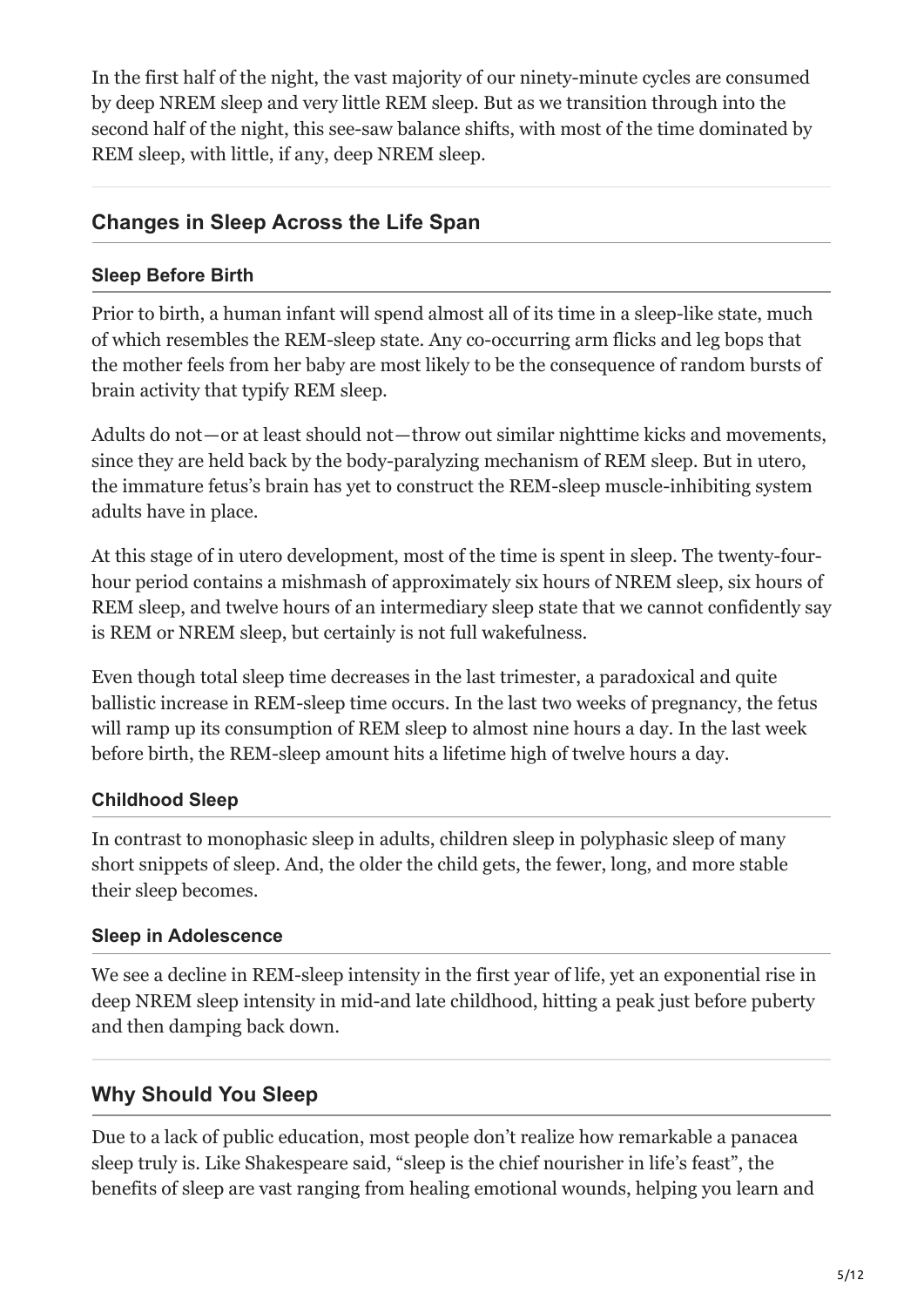remember, provide solutions to your problems, preventing sickness and infections, and many more

## **Sleep for your brain**

Sleep is not just the absence of wakefulness. It is much more complex and metabolically active than you think it is. Numerous functions of the brain are restored by and depend on sleep. All types of sleep that we mentioned earlier have their own importance. Thus, no one type of sleep is more important than the other. Sleep deprivation will not only reduce your performance but also will cause brain impairment.

#### **Sleep helps you learn better**

Sleep refreshes your ability to initially make new memories. While we are awake, our brain is constantly absorbing new information. The more you are awake throughout the day, the worse you become at learning and concentration. That's why trying to learn something at the end of the day is harder than it is in the morning.

Sleep is important also in protecting newly acquired information, providing immunity against forgetting. Memories move from the temporary storage of your brain to the permanent store after a good night's sleep. Early night sleep which is richer in deep NREM sleep provides superior memory retention relative to late-night REM-rich sleep.

#### **Sleep for Memory and Increased Performance**

Sleep strengthens things we have previously learned. There's a saying practice makes perfect but that's only a part of the equation. Practice doesn't make perfect. It is the practice followed by a night of sleep, that leads to perfection.

If you remember trying to learn something new, you might have noticed that even after trying a lot, you'll not be able to do it well the same day. But, after a good night's sleep, you'll see your performance increasing to a great extent.

This happens because your brain works hard during the night to transfer important information from your short-term memory to long-term memory. This makes it easy for you to operate below the level of your consciousness the next day when you wake up.

## **Sleep for Creativity**

An increase in creativity is another huge benefit of quality sleep. Sleep helps your brain make new connections between the vast store of information in ways your brain would never attempt. The sleeping brain fuses together different information and helps to foster problem-solving abilities.

All of this happens during the dream stage which occurs in the late night also known as REM sleep.

## **How can Sleep Deprivation affect you?**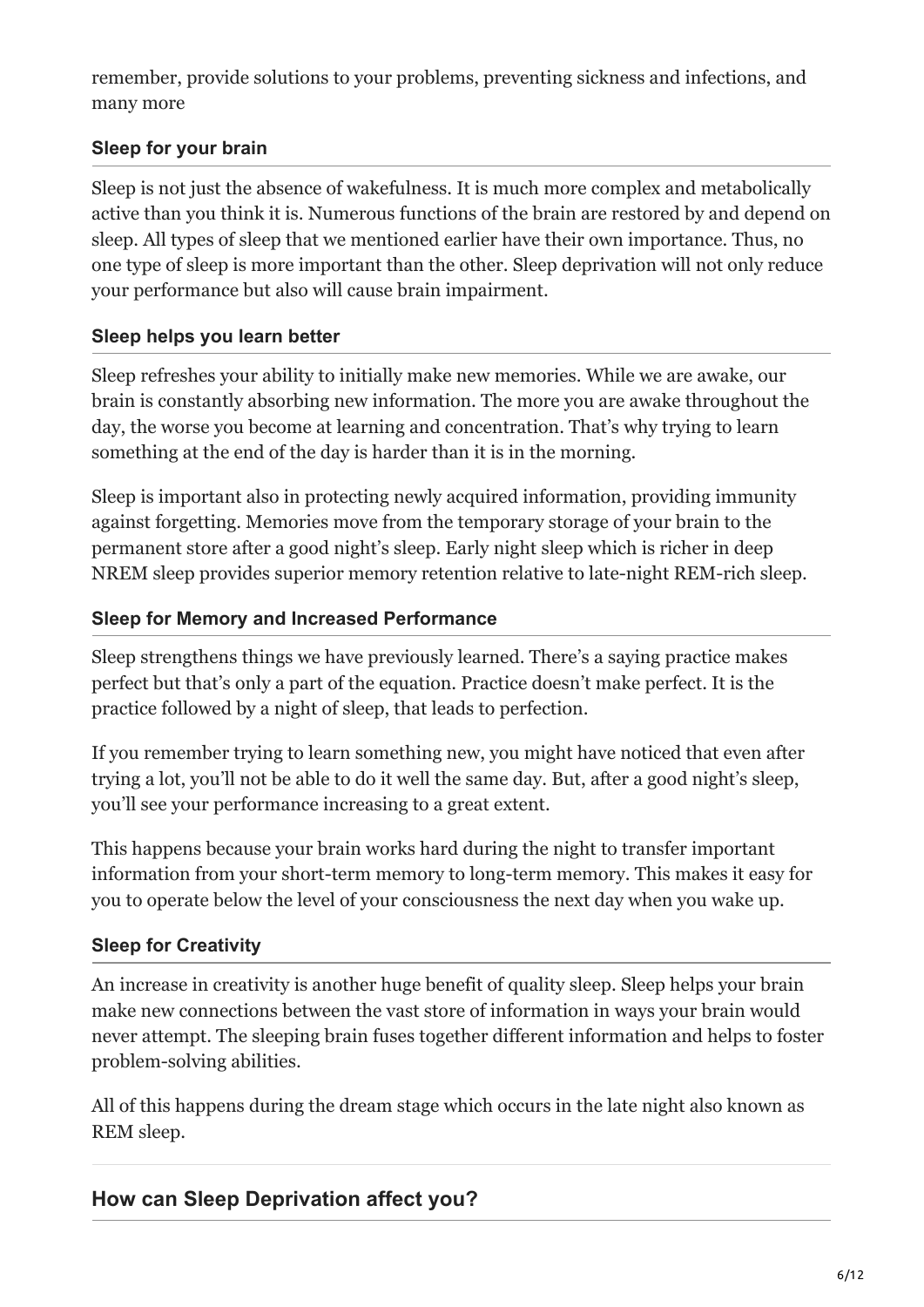If you deprive yourself of the required amount of 7–9 hours of daily sleep, there are many ways it might kill you. Even a small dose of sleep deprivation may cause a loss in your concentration. The most deadly consequences of these concentration failures are found in drowsy driving.

In the most developed nations, car crashes rank among the leading causes of death. There are two main reasons for drowsy driving: the first one is people completely falling asleep at the wheel and the second one is a momentary loss in concentration. And when you are driving at a speed of 30mile/hr, a second of blink is enough to cause an accident.

*Get behind the wheel of a car when having slept just four hours or less the night before and you are 11.5 times more likely to be involved in a car accident.*

## **Sleep deprivation causes emotional irrationality**

You might as well notice this in yourself or your surroundings too. When you don't receive a good sleep the night before, there are frequent swings in your moods. Inadequate sleep plays havoc with our emotions. Sleep deprivation leads to emotional reactivity. It has also been linked to aggression, bullying, and other behavioral problems.

## **Sleep deprivation causes tiredness and forgetfulness**

An experiment showed that there was a 40% deficit in the ability of a sleep-deprived group to cram new facts into the brain relative to the group that obtained a full night of sleep. The process that forms blocks of memories within your brain is stunted by the state of sleep loss.

And, sleep also doesn't work like the bank. You cannot accumulate debt and hope to pay it off at a late point in time. Sleep for memory consolidation is an all-or-nothing event.

# **Sleep and Alzheimer's Disease**

Dementia and cancer are the most feared diseases in the developed nations. And they both are related to inadequate sleep. Now, one in every ten adults over the age of sixtyfive suffers from Alzheimer's disease. The sleep quality of deep NREM sleep deteriorates as we age which is also linked to a decline in memory.

Alzheimer's disease is associated with the buildup of a toxic form of a protein called betaamyloid, which aggregates in sticky clumps, or plaques, within the brain. The more amyloid deposits there were in the middle regions of the frontal lobe, the more impaired the deep-sleep quality was in that older individual.

Inadequate sleep and the pathology of Alzheimer's disease interact in a vicious cycle. Although sleep alone is not the magic bullet that eradicates dementia prioritizing sleep across the life span is clearly becoming a significant factor for lowering Alzheimer's disease risk.

## **Sleep deprivation shortens your life**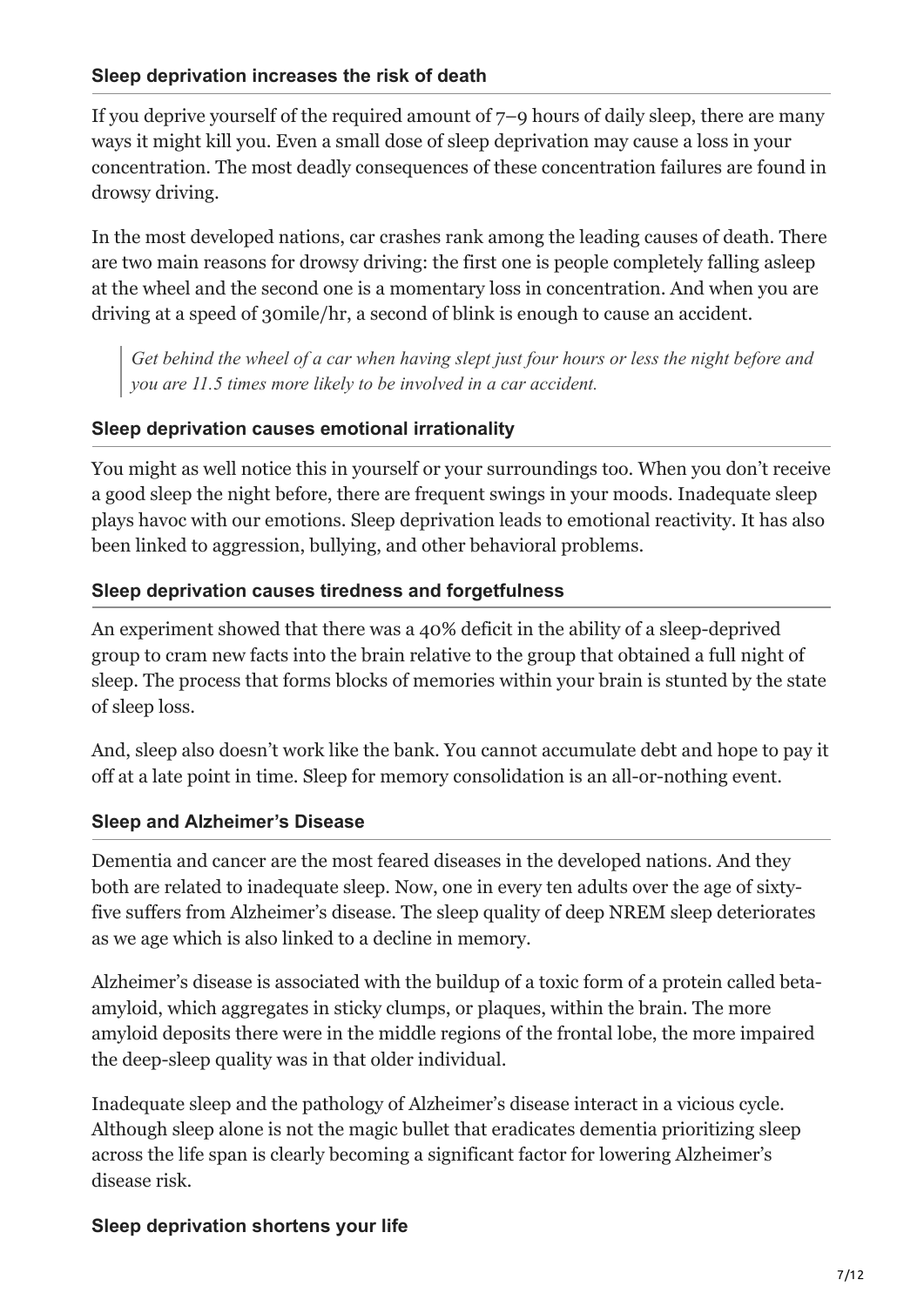The shorter you sleep, the shorter will be your life. When you sleep deprive yourself, every organ in your body suffers. The leading causes of death in the developed nations such as cancer, obesity, diabetes, and heart attack are all linked to the lack of sleep. Here's how it is linked with all the major diseases of the developed nations:

#### **Sleep loss and cardiovascular diseases(heart attack):**

Research shows that people who sleep six hours or less are 400 to 500 % more likely to suffer one or more cardiac arrests than those sleeping seven or more hours. Sleeping for just 5–6 hours each night, you are more likely to suffer coronary arteries over the next five years relative to those individuals who sleep 7–8 hours.

Sleep deprivation also shuts off the growth hormone of your body, which heals your body. At the same time, it increases the level of the stress hormone, called cortisol in your body which causes more severe consequences in your body.

## **Sleep loss and metabolism(diabetes and weight gain):**

The more you sleep deprive yourself, the more you are likely to eat. And as a result of overeating, you invite more problems for your body. Chronic sleep deprivation is now recognized as one of the major contributors to the escalation of type 2 diabetes throughout first-world countries.

Insufficient sleep will also prevent the meaningful absorption of all food nutrients and cause gastrointestinal problems. Plentiful sleep is what makes your gut happier.

## **Sleep loss and reproductive system:**

Sleep deprivation also affects your reproductive system. Routinely sleeping less than six hours a night results in a 20 percent drop in follicular-releasing hormone in women — a critical female reproductive element that peaks just prior to ovulation and is necessary for conception. In males, it is related to less release of testosterone hormone.

A study found that women with irregular work schedules or especially night shifts had a 33% higher rate of abnormal menstrual cycles than those working regular hours.

Sleep deprivation also losses the nature of physical attractiveness.

## **Sleep loss and Immune system**

If you have ever been caught with the flu, you'll have noticed that you just want to curl up in bed and sleep. And it's exactly what you should do. There is a bidirectional relationship between your sleep and your immune system.

In research done by sleep scientists, the infection rate in people who slept only 5 hours was 50% as compared to the 18% rate in people who slept 7–8 hours. A study demonstrated that a single night's of four-hour sleep such as going to bed at 3 a.m and waking up at seven a.m. swept away 70% of the natural killer cells circulating in the body, relative to a full eight-hour night of sleep.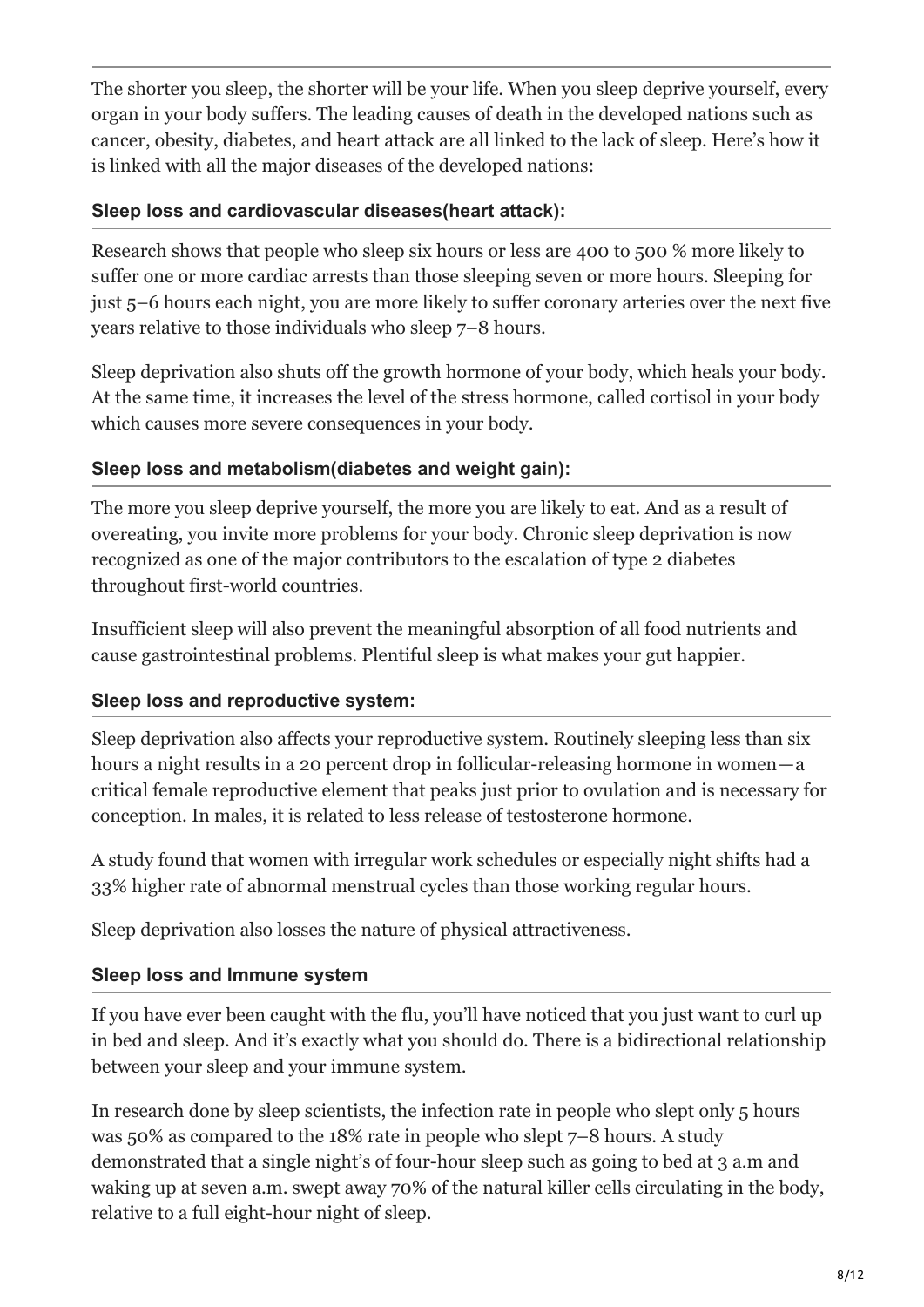Another study of 25,000 individuals showed a 40% increased risk of developing cancer in those who slept 6 hours or less compared to those sleeping seven hours a night or more. Not getting enough sleep every night will lower down the disease-fighting system of your body.

#### **Sleep loss, genes, and DNA**

Along with all the risks that sleep deprivation causes, it also erodes your biological life i.e. the genetic code. Thousands of genes within the brain and body depend upon consistent and sufficient sleep for their stable regulation.

Scientists observed that by depriving a mouse of sleep for just a day, the activity of these genes drops by over 200 %. Also, the research found that two individuals who are of the same chronological age would not appear to be of the same biological age if one was routinely sleeping five hours a night while the other was sleeping seven hours a night. The latter would appear 'younger', while the former would have aged way beyond their calendar years.

# **How and Why we dream**

If you were to experience the symptoms of a dream when you are awake, you'd probably have to seek immediate psychological treatment.

You dream primarily during the REM sleep stage. But it's not the only stage you dream of during sleep. You technically dream in all stages of sleep. However, sleep researchers limit the definition of true dreaming to that which occurs in REM Sleep.

When you are in REM sleep and begin to dream, there is a sharp increase in brain activity. The emotional regions of the brain are up to 30% more active in REM sleep as compared to when we are awake. Here are some reasons why Dreaming is Important

## **Dreaming as overnight therapy**

There is an ancient wisdom that says, " Time heals wounds". But sleep scientists have found that it's not time that heals wounds, It's when you being to dream in the REM sleep Stage that offers emotional resolution when you wake up the next morning. There are two critical functions of REM-sleep dreaming

- Sleeping to remember the valuable details and experiences
- Sleeping to forget the visceral and painful emotional experience

If you go back in your past and think of recall some of the strongest memories, you will notice that almost all of these memories will be of some emotional nature. But as you recall these memories, you will not be accompanied by the same degree of emotion that was present in the past. This is one of the major functions of the REM dream sleep stage, to help you heal your emotional wounds.

# **Dreaming for increased productivity**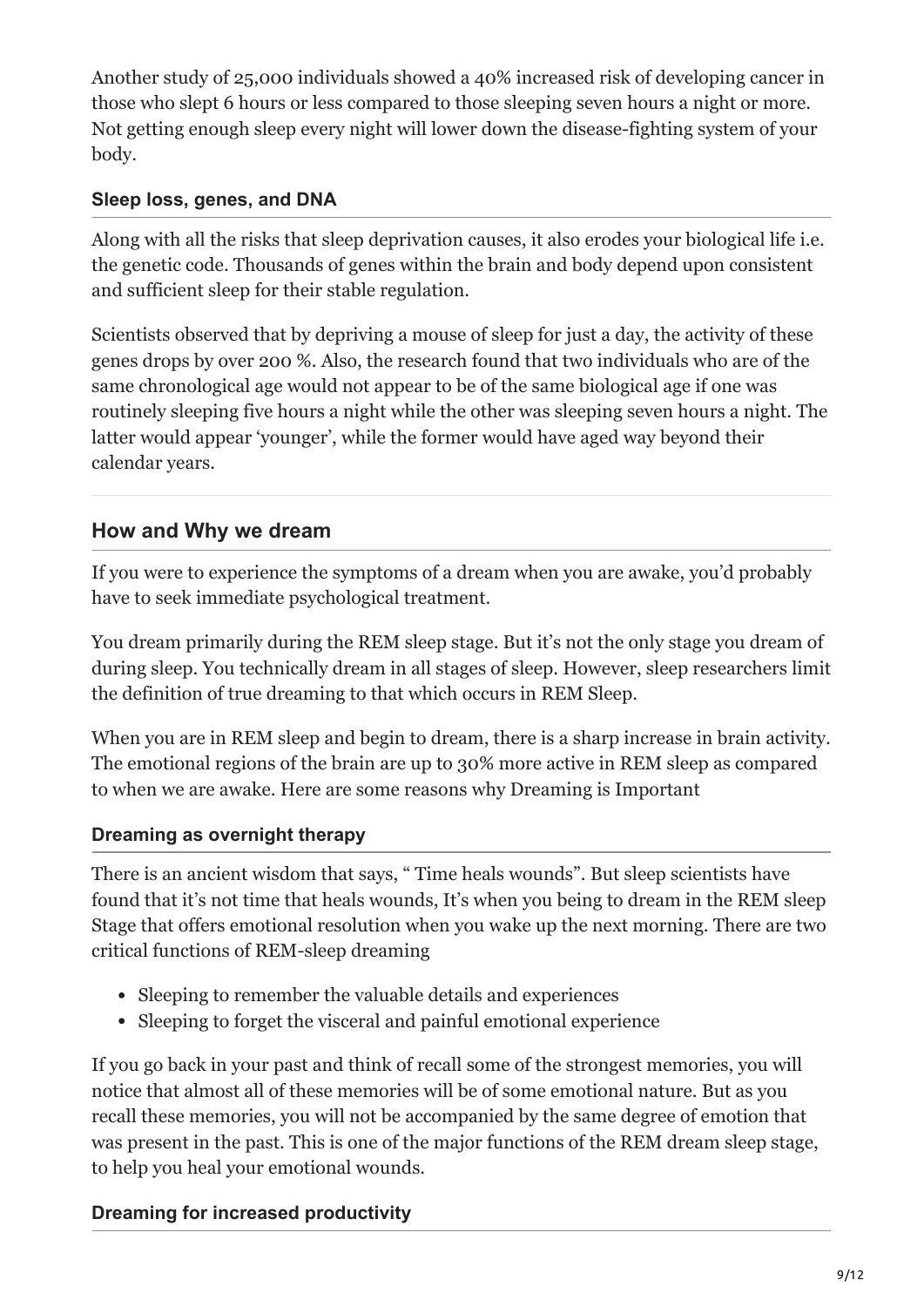Deep NREM sleep strengthens your memory while REM sleep offers increased creativity. During this stage, you build connections between two distantly related informational elements that are not obvious when you are awake. REM sleep helps to make better connections between different individual facts and grasp them better.

#### **Dreaming for problem-solving**

It is often said that if you can't solve a problem 'sleep on it'.

"A problem difficult at night is resolved in the morning after the committee of sleep has worked on it."-John Steinbec

Scientists conducted a study and found that the participants who reported dreaming showed almost ten times more improvement in their task performance upon waking than those who sleep just as much but didn't dream.

# **Sleep Disorders and Death Caused by No Sleep**

#### **Somnambulism:**

It is some form of movement when you are asleep. It includes conditions like sleepwalking, sleep talking, sleep eating, sleep texing, sleep sex, and very rarely sleep homicide. Although sleepwalking doesn't require intervention, if the condition is compromising or possesses risk, there are effective treatments that can help.

#### **Insomnia**

Being sleep-deprived is not insomnia. Unable to fall asleep is. It is suffering from inadequate opportunity to sleep despite the adequate opportunity to get sleep. These people can't produce sufficient sleep quality of quantity even if they give themselves time to do so.

Difficulty falling asleep, waking up in the middle of the night, waking up too early in the morning, difficulty falling back to sleep after waking up, and feeling unrefreshed throughout the waking day, if any of these symptoms seem familiar to you, you should seek help from a sleep medicine doctor instead of a GP.

#### **Narcolepsy**

Narcolepsy is a neurological disorder, with its origin within the central nervous system. Excessive daytime sleepiness, sleep paralysis, and cataplexy are the major symptoms of narcolepsy.

## **Fatal Familial Insomnia**

It is a disorder that makes the patients unable to sleep, sometimes completely void of sleep. A lack of sleep will kill a human being. Every patient diagnosed with FFI has died within ten months, some even more sooner.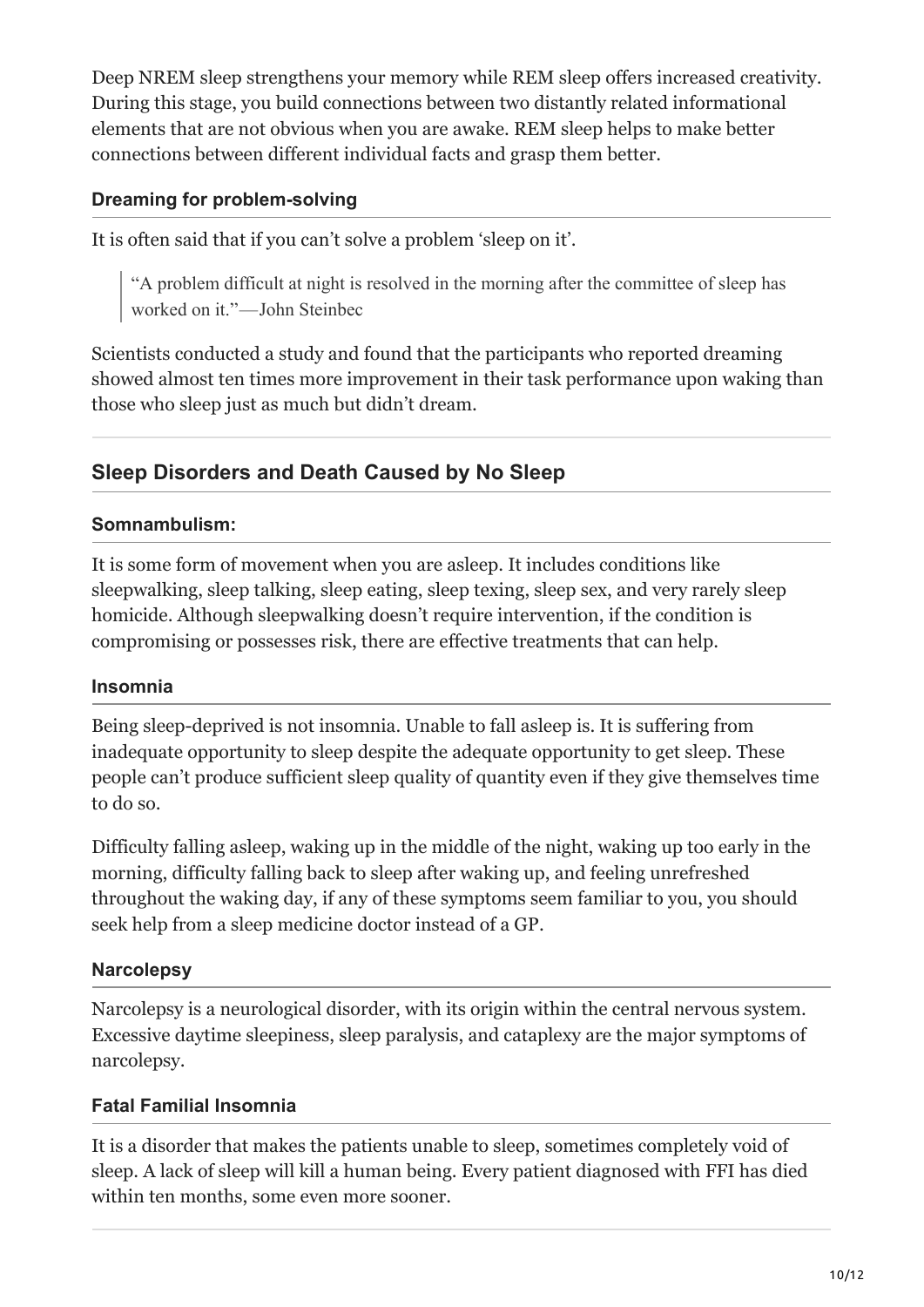#### **Do you need 6.5 hours of sleep only?**

Well-respected media outlets touted the findings as proof that human beings do not, after all, need a full eight hours of sleep, some suggesting we can survive just fine on six hours or less.

We know that many individuals in the modern world only give themselves 5 to 6.5 hours of sleep opportunity, which normally means they will only obtain around 4.5 to 6 hours of actual sleep.

The average life span of these hunter-gatherers is just fifty-eight years, even though they are far more physically active than we are, rarely obese, and are not plagued by the assault of processed foods that erode our health.

Any adult sleeping on average of 6.75 hours a night would be predicted to live only into their early sixties.

#### **Is sleeping more than 9 hours too much?**

The relation between sleep and death risk is not linear. There is an increase in death risk once the average sleep amount passes nine hours resulting in a tilted backward J Shape.

Although no biological mechanism shows sleep to be in any way harmful has been discovered. But this doesn't mean you should sleep sixteen to eighteen hours.

Anything done to the extreme is not good. There should be an adequate balance between sleep and wakefulness. In humans, it should be around sixteen hours of wakefulness and eight hours of sleep, for an adult.

## **What's Stopping you from sleeping?**

#### **Light**

Light is one of the most powerful inventions of modern society but it also has its own disadvantages. The electric light put an end to the natural order of things. It deceives your brain to believe that the night is still day. The situation worsened when blue lights were invented.

Blue light has twice as harmful effect on melatonin suppression as light from incandescent bulbs. And even more, we are continuously staring at led-powered screens a few inches away from our retina.

Using LED devices at night impacts our natural sleep rhythms, the quality of our sleep, and how alert we feel during the day.

#### **Alcohol**